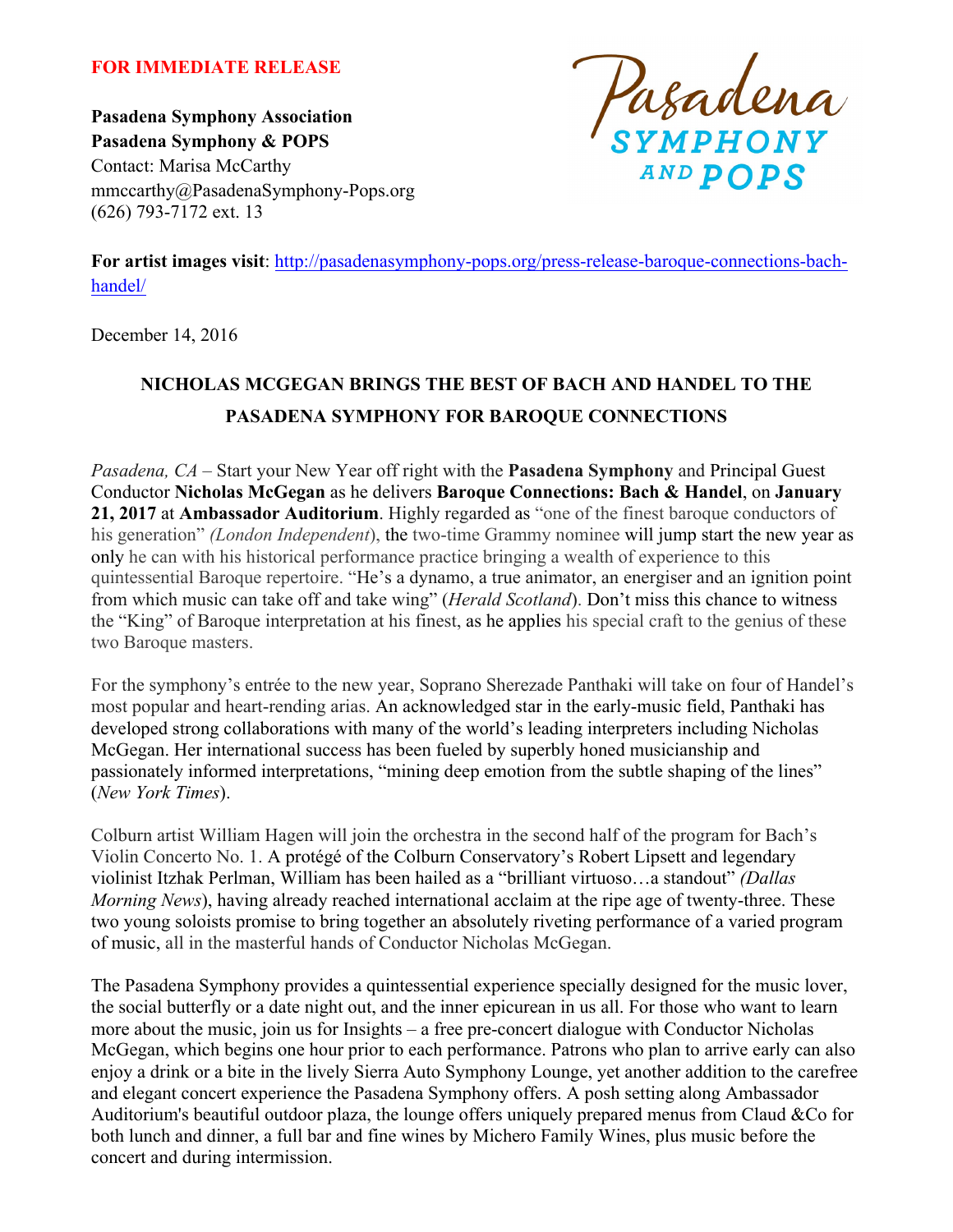Performances on January 21, 2017 take place at both 2:00pm and 8:00pm at Ambassador Auditorium, located at 131 South St. John Avenue, Pasadena, CA. Subscriptions start at \$99 with single ticket prices starting at \$35. Tickets may be purchased online at pasadenasymphony-pops.org or by calling (626) 793-7172.

### **IF YOU GO:**

• **What:** The Pasadena Symphony presents Baroque Connections: Bach & Handel. Nicholas McGegan, conductor Sherezade Panthaki, soprano William Hagen, violin

| Bach   | Suite No. 1                        |
|--------|------------------------------------|
| Handel | Let the Bright Seraphim            |
| Handel | Tornami a vagheggiar               |
| Bach   | Brandenburg Concerto No. 3         |
| Handel | Prophetic raptures swell my breast |
| Handel | Lascia ch'io pianga                |
| Bach   | Violin Concerto No.1               |
| Handel | <i>Water Music Suite No. 2</i>     |

- **When:** Saturday, January 21 at 2:00 pm and 8:00 pm
- **Where:** Ambassador Auditorium | 131 South St. John Avenue, Pasadena, CA 91105
- **Cost:** Tickets start at \$35.00
- **Parking:** Valet parking is available on Green Street for \$15. General parking is available in two locations: next to the Auditorium (entrance on St. John Ave) at the covered parking structure for \$10 and directly across the street at the Wells Fargo parking structure (entrance on Terrace at Green St). ADA parking is located at the above-ground parking lot adjacent to the Auditorium (entrance on St. John Ave.) for \$10. Parking purchased onsite is cash only.
- **Sierra Auto Symphony Lounge:** Located on the plaza at Ambassador Auditorium. Opens at 12:30 pm before the matinee and 6 pm before the evening performance.
- **Pre-Concert Discussion:** Pre-concert discussion with Conductor Nicholas McGegan begins one hour before curtain and is available to all ticket holders at no cost.

###

# **ABOUT THE ARTISTS**

#### **NICHOLAS MCGEGAN**

Principal Guest Conductor

As he embarks on his fourth decade on the podium, Nicholas McGegan — long hailed as "one of the finest baroque conductors of his generation" (The Independent) and "an expert in 18th-century style"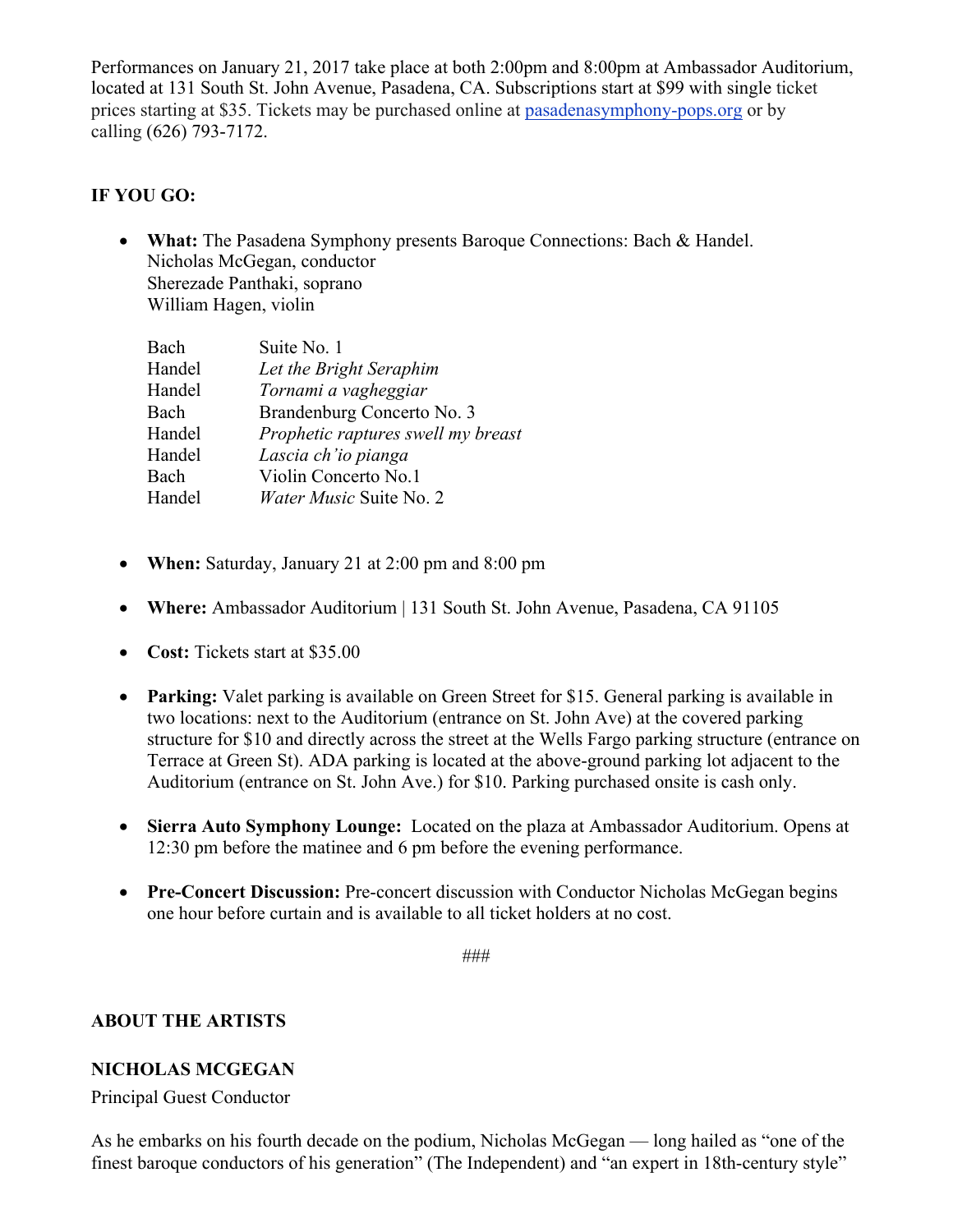(The New Yorker) — is recognized for his probing and revelatory explorations of music of all periods. In 2015 he begins his 30th year as music director of Philharmonia Baroque Orchestra and continues as Principal Guest Conductor of the Pasadena Symphony.

Best known as a baroque and classical specialist, McGegan's approach— intelligent, infused with joy and never dogmatic — has led to appearances with many of the world's major orchestras. At home in opera houses, McGegan shone new light on close to twenty Handel operas as the Artistic Director and conductor at the Göttingen Handel Festival for 20 years (1991-2001) and the Mozart canon as Principal Guest Conductor at Scottish Opera in the 1990s.

His 15/16 season features appearances with the Los Angeles Philharmonic (with which he has appeared annually for 20 years), St. Louis, BBC Scottish, RTÉ National, and New Zealand Symphonies; the Cleveland Orchestra/Blossom Music Festival; the Orchestra of St. Luke's at Caramoor and Carnegie Hall, and the Juilliard School. Under McGegan this season, Philharmonia Baroque Orchestra performs Scarlatti's La gloria di primavera at Carnegie Hall and throughout California's Orange County.

McGegan's extensive discography features eight releases on Philharmonia Baroque's label, Philharmonia Baroque Productions (PBP) including the 2011 GRAMMY® Award-nominated recording of Haydn Symphonies nos. 88, 101, and 104.

English-born Nicholas McGegan was educated at Cambridge and Oxford. He was made an Officer of the Most Excellent Order of the British Empire (OBE) "for services to music overseas." Most recently, McGegan was invited to join the board of Early Music America. Other awards include the Halle Handel Prize; the Order of Merit of the State of Lower Saxony (Germany); the Medal of Honour of the City of Göttingen, and a declaration of Nicholas McGegan Day, by the Mayor of San Francisco in recognition of his work with Philharmonia Baroque. In 2013, the San Francisco Conservatory of Music awarded him an honorary degree of Doctor of Music.

Visit Nicholas McGegan on the web at www.nicholasmcgegan.com.

#### **William Hagen Violin**

Twenty-three-year-old violinist William Hagen is the third prize winner of the 2015 Queen Elisabeth Competition (the highest-ranking American since 1985). Having captured the attention of the Belgian press and public during the competition, William has been hailed as a "brilliant virtuoso…a standout" (The Dallas Morning News) with "an intellectual command of line and score, and just the right amount of power" (violinist.com) who "plays with an obvious and sincere love for the very act of music making" (North Texas Performing Arts News). Already a seasoned performer on concert stages around the United States and abroad, William's 2016–2017 season includes debuts with the Oregon and Pasadena symphonies and recitals at Ravinia and the Center for Fine Arts in Brussels, among others.

Since his professional debut at age nine with the Utah Symphony and Keith Lockhart conducting, William has performed with conductors Marin Alsop, Christian Arming, Plácido Domingo, Miguel Harth-Bedoya, Fabio Mechetti, Ludovic Morlot, Ward Stare, Michael Stern, Michel Tabachnik, Arie van Beek, and Hugh Wolff; and with the symphony orchestras of Albany, Fort Worth, Jacksonville, St. Louis, and Shreveport; the Utah Symphony; the Buffalo Philharmonic Orchestra; and with the Aspen Philharmonic at the Aspen Music Festival. Abroad, he has performed with the Brussels Philharmonic, the National Orchestra of Belgium, the ORF Radio-Sinfonieorchester, the Sofia Philharmonic Orchestra (Bulgaria), and with the Orchestre Philharmonique Royal de Liège in a tour of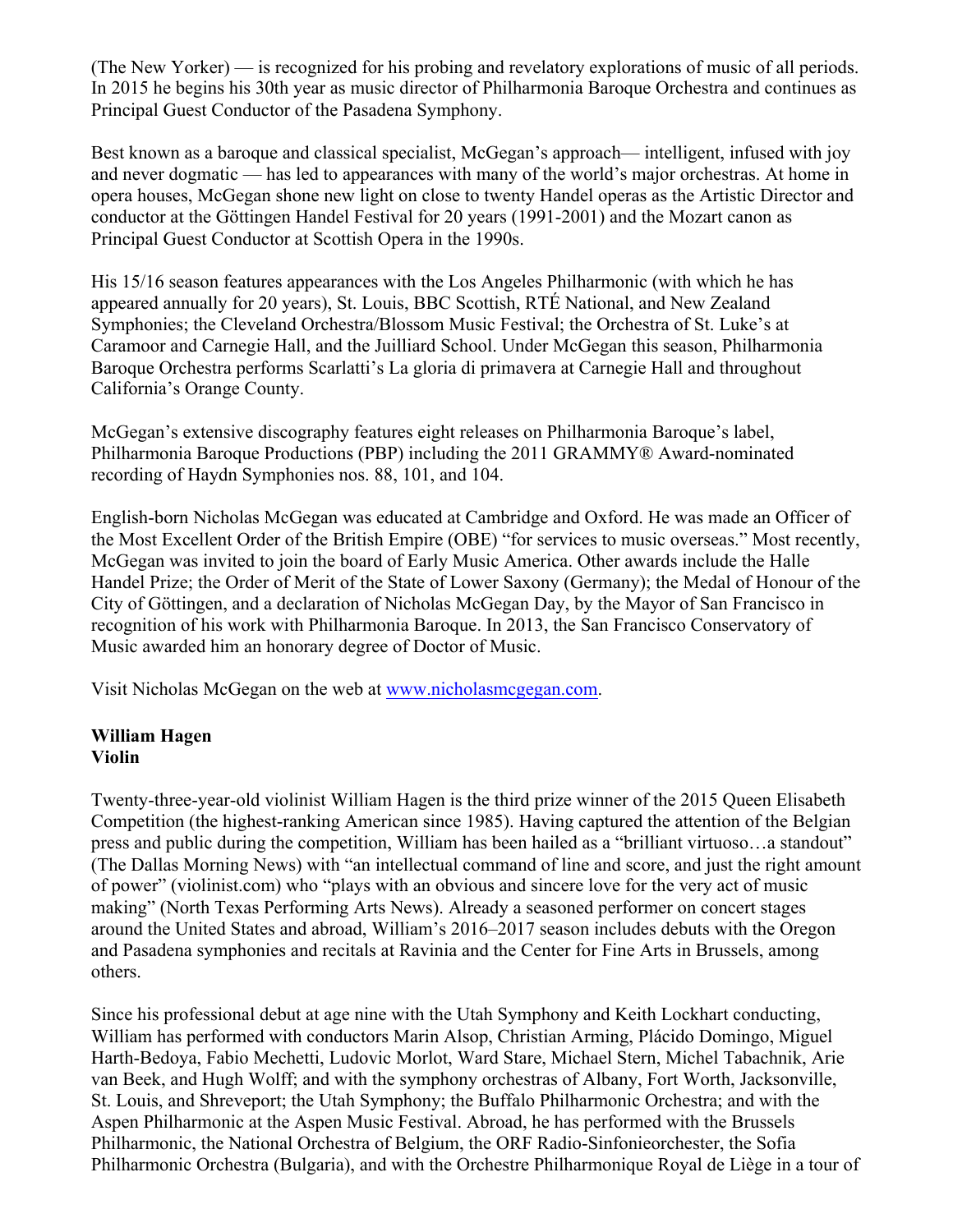Belgium. He has also performed in Japan with the Yokohama Sinfonietta and the Sendai Philharmonic Orchestra. Recent performances include return engagements with the Utah Symphony (Deer Valley Music Festival), Jacksonville Symphony Orchestra, and the Aspen Music Festival and School; recitals in Brussels, Los Angeles, Tokyo, and at the Colmar Festival (France); and performances with Gidon Kremer, Christian Tetzlaff, and Steven Isserlis as part of the Chamber Music Connects the World festival at the Kronberg Academy (Germany).

Active and enthusiastic as a chamber musician, William has performed with the Jupiter Symphony Chamber Players in New York City, the Colburn Chamber Music Society in Los Angeles, and at the Aspen Music Festival and School with artists such as Veronika Eberle, Narek Hakhnazaryan, Edgar Meyer, Steven Osborne, Orli Shaham, Robert Spano, Joaquin Valdepeñas, and Joyce Yang. William has also had the privilege of performing Mozart's Sonata K. 454 with pianist Menahem Pressler in Los Angeles.

A native of Utah, William first heard the violin at the age of 3 and began lessons at the age of 4. At age 10, he entered the studio of Robert Lipsett at the Colburn Community School of Performing Arts, commuting to Los Angeles every week for lessons. After studying with Itzhak Perlman at The Juilliard School for two years, William returned to Los Angeles in 2012 to continue studying with Robert Lipsett at the Colburn Conservatory of Music. In Fall 2016, William joins the prestigious Kronberg Academy in Germany. He is an alumnus of the Verbier Academy and the Perlman Music Program, and spent many summers at the Aspen Music Festival and School. William plays on an Andrea Guarneri violin (Cremona, c. 1675.)

#### **Sherezade Panthaki Soprano**

Soprano Sherezade Panthaki's international success has been fueled by superbly honed musicianship; "shimmering sensitivity" (Cleveland Plain Dealer), "astonishing coloratura with radiant top notes" (Calgary Herald); a vocal color "combining brilliance with a dark, plum-like tone" (The Wall Street Journal), and passionately informed interpretations, "mining deep emotion from the subtle shaping of the lines" (The New York Times). An acknowledged star in the early-music field, Ms. Panthaki has developed strong collaborations with many of the world's leading interpreters including Nicholas McGegan, Simon Carrington, the late John Scott, Mark Morris, Matthew Halls, Nicholas Kraemer, and Masaaki Suzuki, with whom she made her New York Philharmonic debut in a program of Bach and Mendelssohn.

Highlights of her current and recent seasons include Handel's Messiah with Bach Collegium Japan (Tokyo), National Symphony Orchestra (Kennedy Center, Washington D.C.), National Arts Center Orchestra (Ottawa, Canada), Calgary Symphony, and Nashville Symphony; Handel and Bach oratorios with the Philharmonia Baroque Orchestra in San Francisco; several productions with the Mark Morris Dance Group, including Handel's L'allegro, il Penseroso ed il Moderato, Purcell's Dido and Aeneas, and the title role of Galatea in the company's premiere performances of Handel's Acis and Galatea; Handel's Saul with the Tafelmusik Baroque Orchestra in Toronto; Orff's Carmina Burana with the Houston Symphony; Bach's St. John Passion, St. Matthew Passion, and Brahms Requiem with the late John Scott and the Choir and Orchestra of St. Thomas Fifth Avenue, New York City; numerous Bach cantatas and Mozart Requiem with Music of the Baroque (Chicago); Handel's Solomon with the Radio Kamer Filharmonie in Holland; Handel at Carnegie Hall with William Christie and the Yale Philharmonia; Bach's Christmas Oratorio and solo cantatas with the Orchestra of St. Luke's in New York city; Mozart's Exsultate, jubilate and Requiem with the Washington Bach Consort (Washington D.C.); and solo concerts of Bach, Handel, and Vivaldi cantatas with the Rebel Baroque Orchestra. She is a frequent soloist with